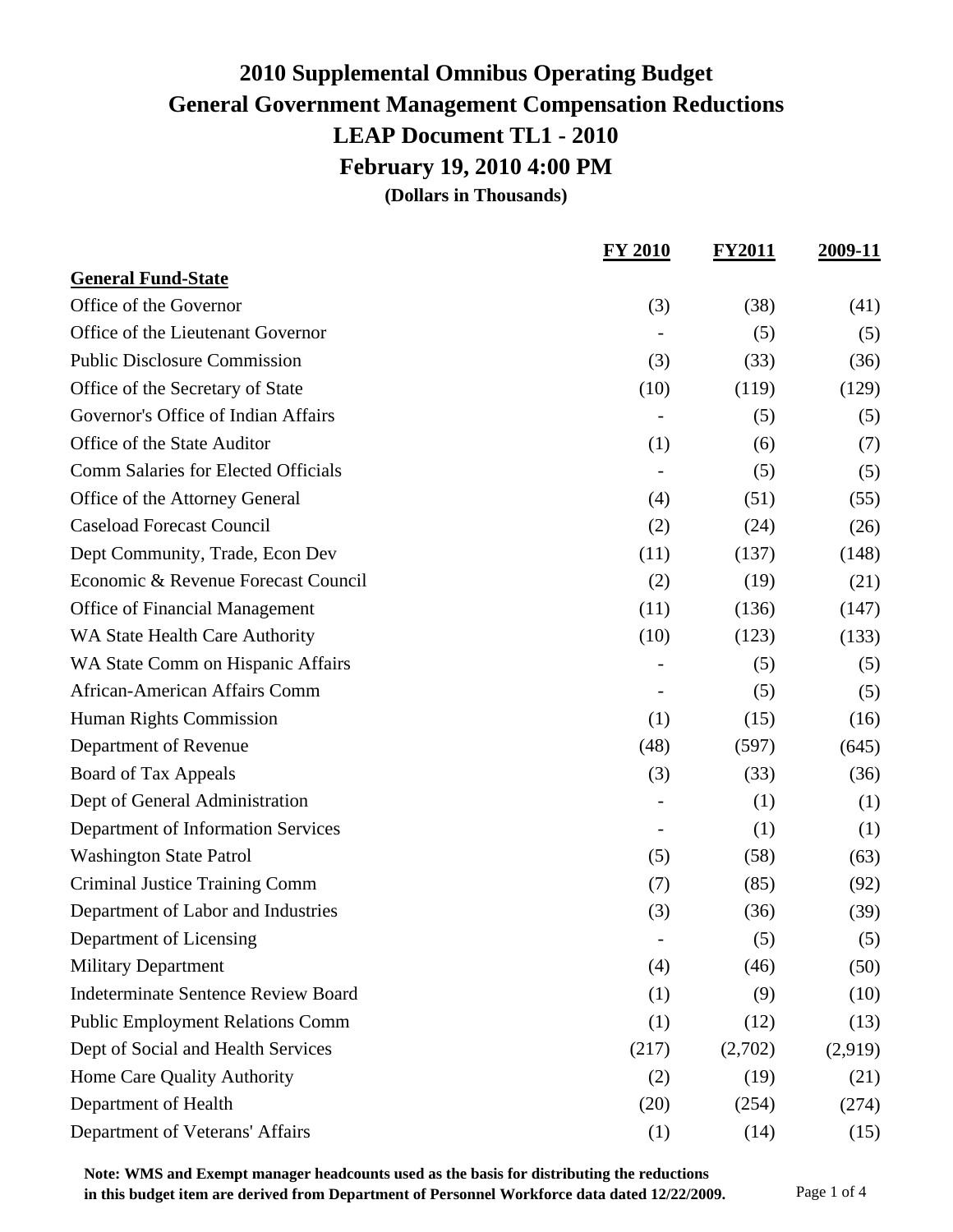**(Dollars in Thousands)**

|                                                  | FY 2010 | <b>FY2011</b> | 2009-11  |
|--------------------------------------------------|---------|---------------|----------|
| Department of Corrections                        | (244)   | (2,969)       | (3,213)  |
| Dept of Services for the Blind                   | (1)     | (8)           | (9)      |
| <b>Sentencing Guidelines Commission</b>          | (1)     | (9)           | (10)     |
| <b>Public Schools</b>                            | (27)    | (341)         | (368)    |
| State School for the Blind                       | (3)     | (41)          | (44)     |
| State School for the Deaf                        | (3)     | (38)          | (41)     |
| Work Force Trng & Educ Coord Board               | (3)     | (35)          | (38)     |
| Archaeology & Historic Preservation              | (1)     | (8)           | (9)      |
| Department of Early Learning                     | (1)     | (11)          | (12)     |
| <b>Washington State Arts Commission</b>          | (3)     | (42)          | (45)     |
| <b>Washington State Historical Society</b>       | (2)     | (23)          | (25)     |
| East Wash State Historical Society               | (1)     | (13)          | (14)     |
| Department of Ecology                            | (22)    | (273)         | (295)    |
| <b>State Parks and Recreation Comm</b>           | (9)     | (108)         | (117)    |
| Rec and Conservation Funding Board               | (1)     | (11)          | (12)     |
| <b>Environmental Hearings Office</b>             | (1)     | (14)          | (15)     |
| <b>State Conservation Commission</b>             | (5)     | (66)          | (71)     |
| Growth Management Hearings Board                 | (2)     | (24)          | (26)     |
| Dept of Fish and Wildlife                        | (24)    | (296)         | (320)    |
| <b>Puget Sound Partnership</b>                   | (3)     | (36)          | (39)     |
| Department of Natural Resources                  | (20)    | (251)         | (271)    |
| Department of Agriculture                        | (3)     | (35)          | (38)     |
| <b>Statewide Total</b>                           | (750)   | (9,250)       | (10,000) |
| <b>Salary/Insurance Increase Revolving-State</b> |         |               |          |
| Office of the Secretary of State                 | (6)     | (79)          | (85)     |
| Office of the State Treasurer                    | (5)     | (61)          | (66)     |
| Office of the State Auditor                      | (23)    | (281)         | (304)    |
| Office of the Attorney General                   | (59)    | (731)         | (790)    |
| Dept of Financial Institutions                   | (12)    | (151)         | (163)    |
| Dept Community, Trade, Econ Dev                  | (16)    | (202)         | (218)    |
| Office of Financial Management                   | (9)     | (114)         | (123)    |

**Note: WMS and Exempt manager headcounts used as the basis for distributing the reductions in this budget item are derived from Department of Personnel Workforce data dated 12/22/2009.** Page 2 of 4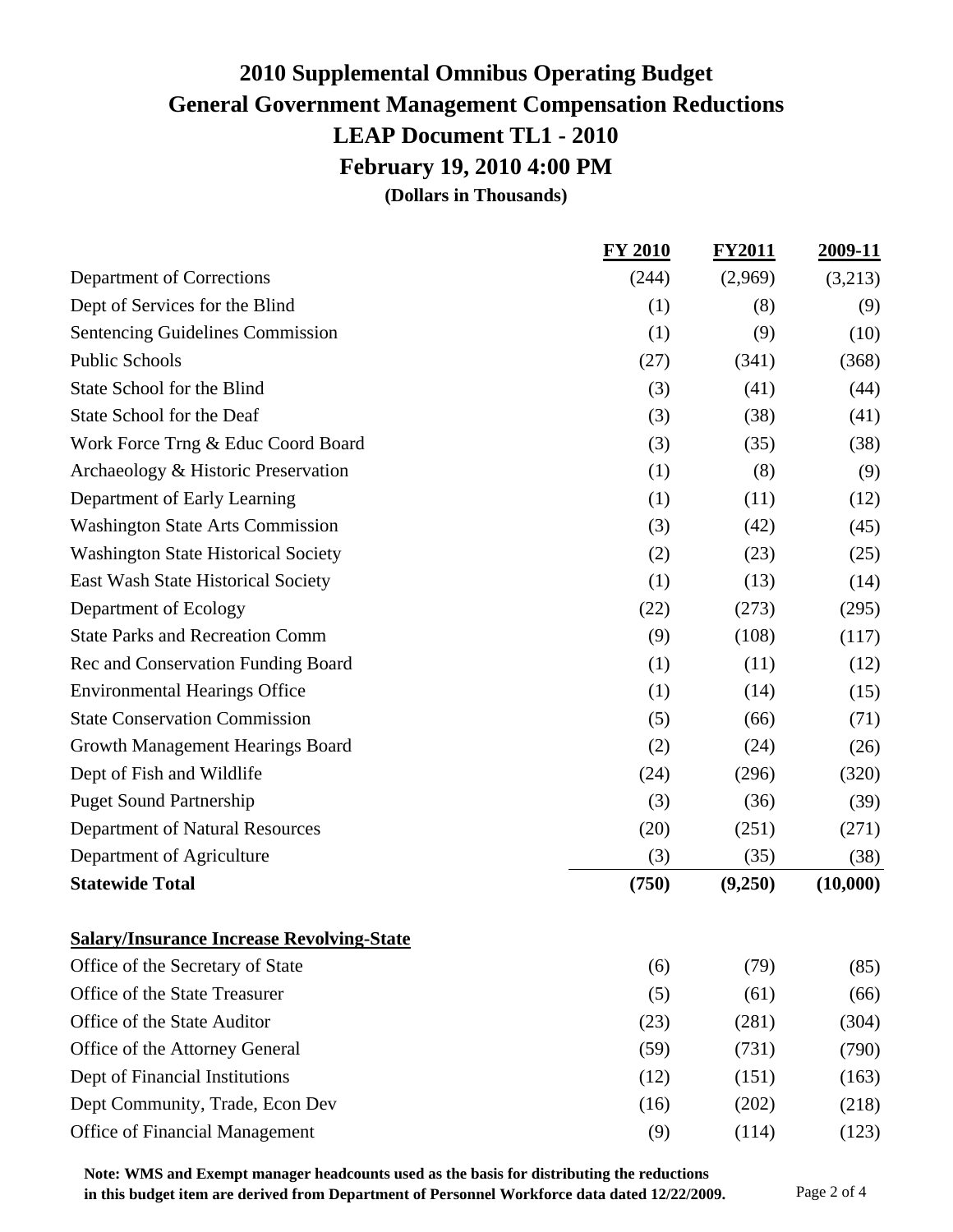**(Dollars in Thousands)**

|                                           | <b>FY 2010</b> | <b>FY2011</b> | 2009-11 |
|-------------------------------------------|----------------|---------------|---------|
| WA State Health Care Authority            | (11)           | (136)         | (147)   |
| Office of Administrative Hearings         | (3)            | (38)          | (41)    |
| Department of Personnel                   | (16)           | (202)         | (218)   |
| <b>State Lottery Commission</b>           | (12)           | (151)         | (163)   |
| <b>Washington State Gambling Comm</b>     | (35)           | (438)         | (473)   |
| <b>Human Rights Commission</b>            | (1)            | (8)           | (9)     |
| Department of Retirement Systems          | (11)           | (141)         | (152)   |
| <b>State Investment Board</b>             | (4)            | (47)          | (51)    |
| Department of Revenue                     | (3)            | (33)          | (36)    |
| Minority & Women's Business Enterp        | (2)            | (24)          | (26)    |
| Housing Finance Commission                | (16)           | (202)         | (218)   |
| Dept of General Administration            | (25)           | (310)         | (335)   |
| Department of Information Services        | (26)           | (324)         | (350)   |
| Office of Insurance Commissioner          | (12)           | (146)         | (158)   |
| <b>State Board of Accountancy</b>         | (2)            | (24)          | (26)    |
| <b>Washington Horse Racing Commission</b> | (1)            | (14)          | (15)    |
| <b>Bd of Industrial Insurance Appeals</b> | (8)            | (94)          | (102)   |
| WA State Liquor Control Board             | (21)           | (264)         | (285)   |
| <b>Utilities and Transportation Comm</b>  | (16)           | (202)         | (218)   |
| <b>Washington State Patrol</b>            | (22)           | (276)         | (298)   |
| <b>WA Traffic Safety Commission</b>       | (5)            | (56)          | (61)    |
| Department of Labor and Industries        | (60)           | (745)         | (805)   |
| Department of Licensing                   | (50)           | (611)         | (661)   |
| <b>Military Department</b>                | (7)            | (90)          | (97)    |
| <b>Public Employment Relations Comm</b>   | (1)            | (6)           | (7)     |
| Dept of Social and Health Services        | (352)          | (4,331)       | (4,683) |
| Department of Health                      | (40)           | (494)         | (534)   |
| Department of Veterans' Affairs           | (11)           | (146)         | (157)   |
| <b>Department of Corrections</b>          | (2)            | (46)          | (48)    |
| Dept of Services for the Blind            | (3)            | (34)          | (37)    |
| <b>LEOFF 2 Retirement Board</b>           | (2)            | (24)          | (26)    |
| <b>Public Schools</b>                     | (14)           | (172)         | (186)   |

**Note: WMS and Exempt manager headcounts used as the basis for distributing the reductions in this budget item are derived from Department of Personnel Workforce data dated 12/22/2009.** Page 3 of 4